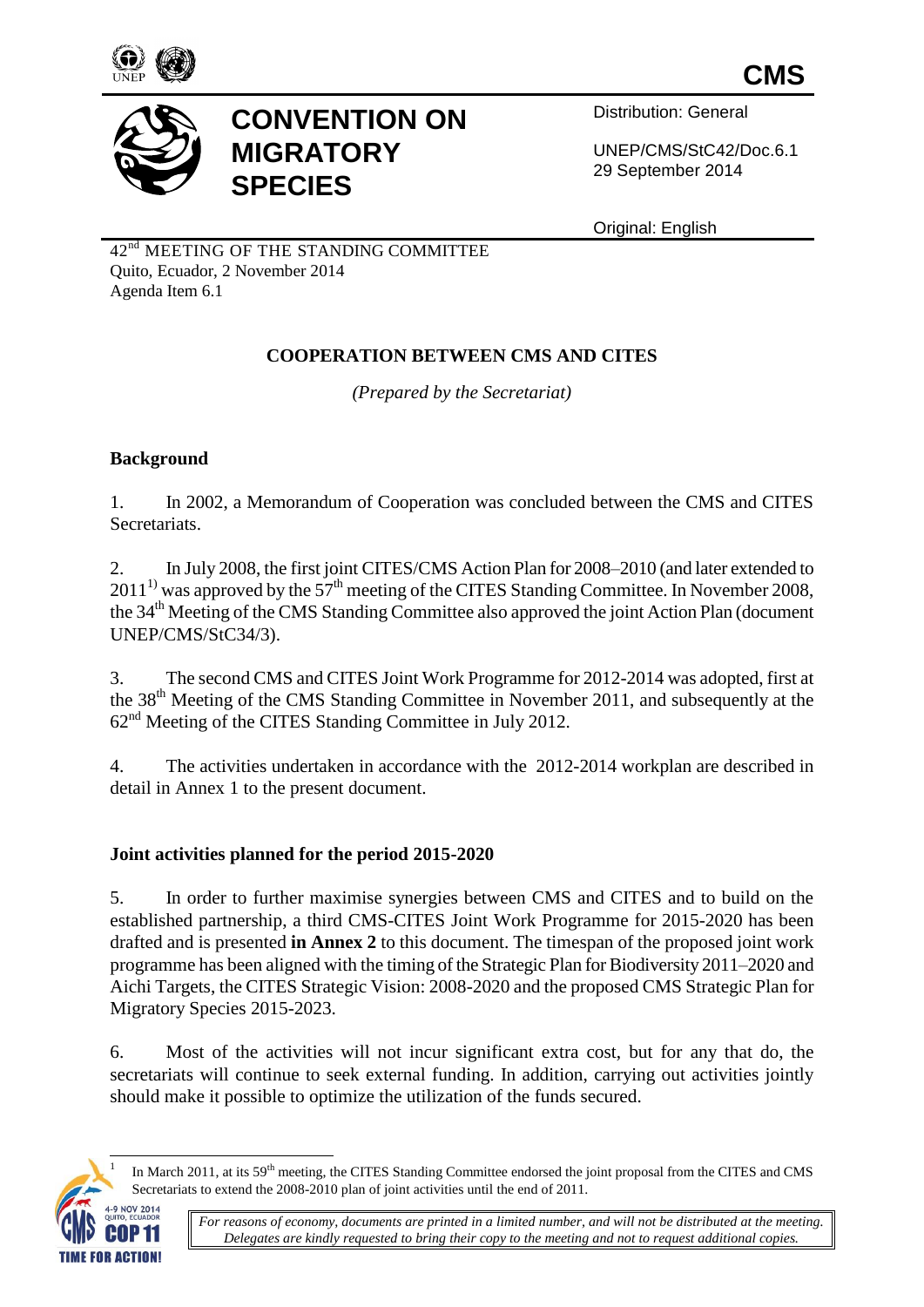7. The CMS and CITES Secretariats will submit regular reports on their activities to their respective Standing Committees and, if appropriate, to other stakeholders, including the other biodiversity-related conventions.

8. The 65<sup>th</sup> meeting of the CITES Standing Committee endorsed the Joint Work Programme for 2015-2020. If the document is approved by the CMS Standing Committee too, both secretariats will move forward with its implementation.

# *Action requested:*

The Standing Committee is invited to:

- a. take note of the activities carried out between 2012-2014 in Annex 1; and
- b. approve the draft Joint Work Programme for 2015-2020 in Annex 2.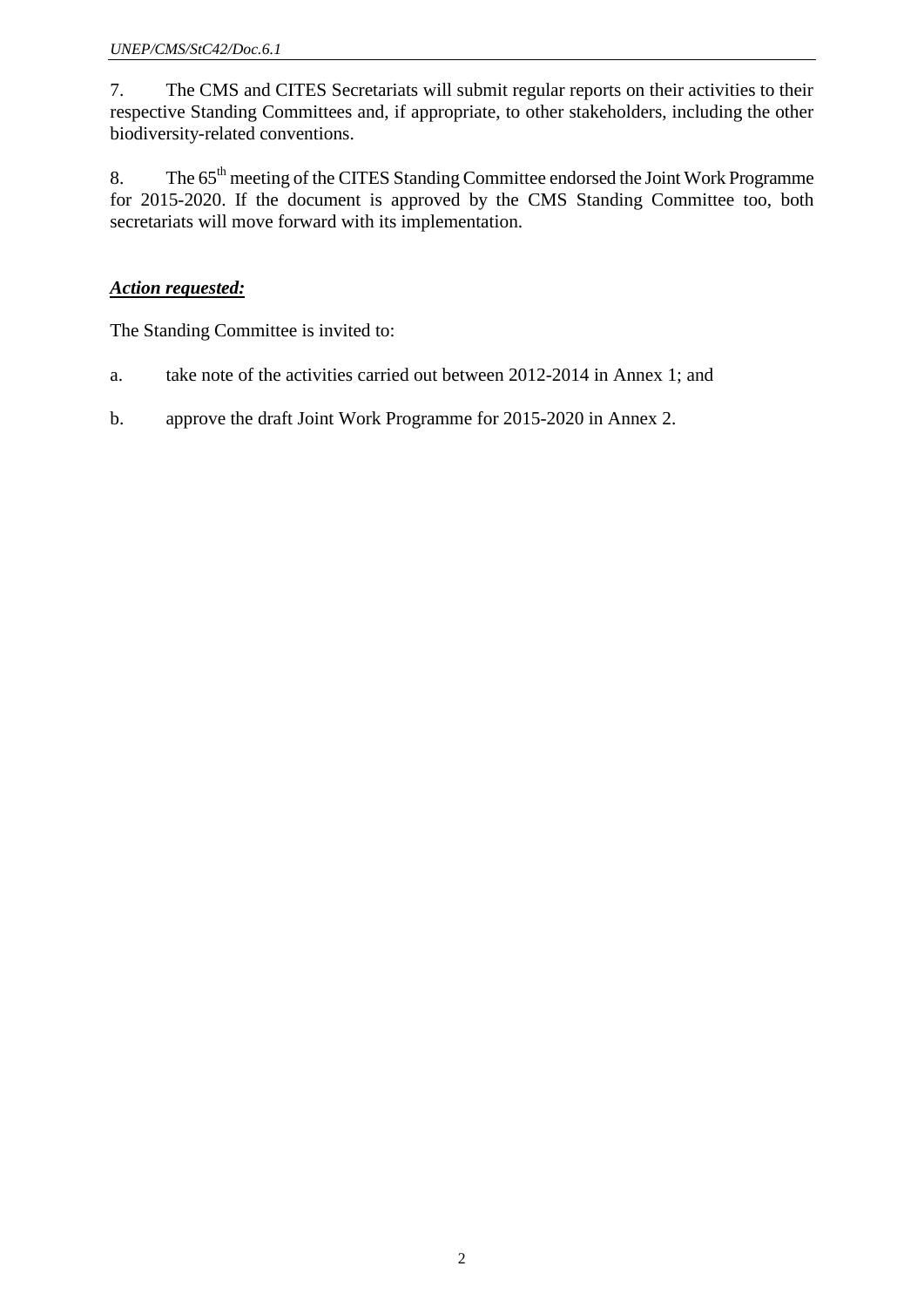#### Annex 1

#### PROGRESS REPORT ON IMPLEMENTATION OF THE CMS CITES JOINT WORK PROGRAMME 2012-2014

### **(A) Harmonization of taxonomy and nomenclature activities**

| <b>Description of joint activities</b>                                                                                                                                                                                                                                                                                                                 | <b>Results</b>                                                                                                                                                                                                                                                                                                  |
|--------------------------------------------------------------------------------------------------------------------------------------------------------------------------------------------------------------------------------------------------------------------------------------------------------------------------------------------------------|-----------------------------------------------------------------------------------------------------------------------------------------------------------------------------------------------------------------------------------------------------------------------------------------------------------------|
| <b>Concordance List of Species and Common</b><br>Database<br>A1. Ongoing update of the concordance list of<br>species in the Appendices of the two<br>Conventions.                                                                                                                                                                                     | The Species+ website (www.speciesplus.net) was<br>launched in late 2013. This website provides<br>comprehensive information on globally protected<br>species, including all species covered by CITES<br>and CMS.                                                                                                |
| A2. Work with UNEP-WCMC on establishing a<br>single database accessible from the two<br>websites, taking into account the respective<br>requirements of the<br>two<br>Conventions,<br>regardless of whether the species are shared or<br>not.                                                                                                          |                                                                                                                                                                                                                                                                                                                 |
| <b>Harmonize Nomenclature and Taxonomy</b><br>A3. Pursue efforts to harmonize the nomenclature<br>and taxonomy in the Appendices of the two<br>Conventions.<br>Consider in particular<br>the<br>CITES and CMS<br>harmonization of the<br>references relating to marine turtles.                                                                        | As instructed by the 10th meeting of the<br>Conference of the Parties to CMS, the Chair of the<br>CMS Scientific Council convened an ad hoc<br>meeting with CSAB and others with the aim of<br>evaluating the possible adoption by CMS Parties of<br>a single nomenclature and taxonomy for birds for           |
| A4. Raise the possibility of creating a nomenclature<br>and taxonomy committee under the guidance of<br>the Chairs of the Scientific Advisory Bodies of<br>the biodiversity-related conventions (CSAB),<br>taking into account any work carried out in the<br>future by the Intergovernmental Science-Policy<br>Platform on Biodiversity and Ecosystem | adoption at CMS CoP11 in late 2014. The<br>Secretariat participated in a meeting held in<br>Formia (Italy) on 8 October 2013. The report of the<br>meeting is available at the following website:<br>http://tinyurl.com/po9gyov.<br>Further deliberations are required on this matter by<br>both CMS and CITES. |
| Services (IPBES).<br>A5. Critically assess the taxonomic differences<br>between the final joint CMS-CITES species list<br><b>IUCN</b> Red List,<br>the<br>and<br>make<br>and<br>recommendations for reconciling these.                                                                                                                                 | At the 27 <sup>th</sup> meeting of the Animals Committee<br>(AC27, Veracruz, 2014), the Committee agreed<br>that the nomenclature specialist should meet the<br>CITES and CMS Secretariats to discuss the<br>nomenclature and taxonomy of the argali sheep<br>Ovis ammon.                                       |

### **(B) Joint actions for the conservation and sustainable use of shared species**

| <b>Description of joint activities</b>                                                                                                                                                                                                                                                                                       | <b>Results</b>                                                                                                                                                                                                                                                                                                                                                                                                    |
|------------------------------------------------------------------------------------------------------------------------------------------------------------------------------------------------------------------------------------------------------------------------------------------------------------------------------|-------------------------------------------------------------------------------------------------------------------------------------------------------------------------------------------------------------------------------------------------------------------------------------------------------------------------------------------------------------------------------------------------------------------|
| African elephant<br>B1. Follow up on the outcomes of the second joint<br>meeting of the parties to the<br><b>CMS</b><br>Memorandum of Understanding on the West<br>African elephant (CMS MoU) and the CITES<br>Monitoring the Illegal Killing of Elephants (MIKE)<br>programme for West Africa, held on 22 June<br>2011, by: | Wildlife crime has been high on the agendas of<br>both CITES and CMS Secretariats, including joint<br>discussions with range states at the African<br>Elephant Summit (2-4 December 2013, Gaborone,<br>Botswana), meetings of the Steering Committee of<br>the African Elephant Fund, joint newspaper articles<br>and contributions to the Collaborative Partnership<br>on Sustainable Wildlife Management (CPW). |
| In the context of the African Elephant<br>Action Plan, assisting countries to progress<br>projects<br>benefitting<br>trans-boundary<br>elephants in West Africa;<br>Providing support to secure funding for<br>these projects;                                                                                               | Due to staffing changes in the MIKE programme it<br>was not feasible to support the coordination of the<br>West African Elephant MOU. A lack of voluntary<br>contributions and a lack of capacity at the<br>Secretariats meant that the trans-boundary                                                                                                                                                            |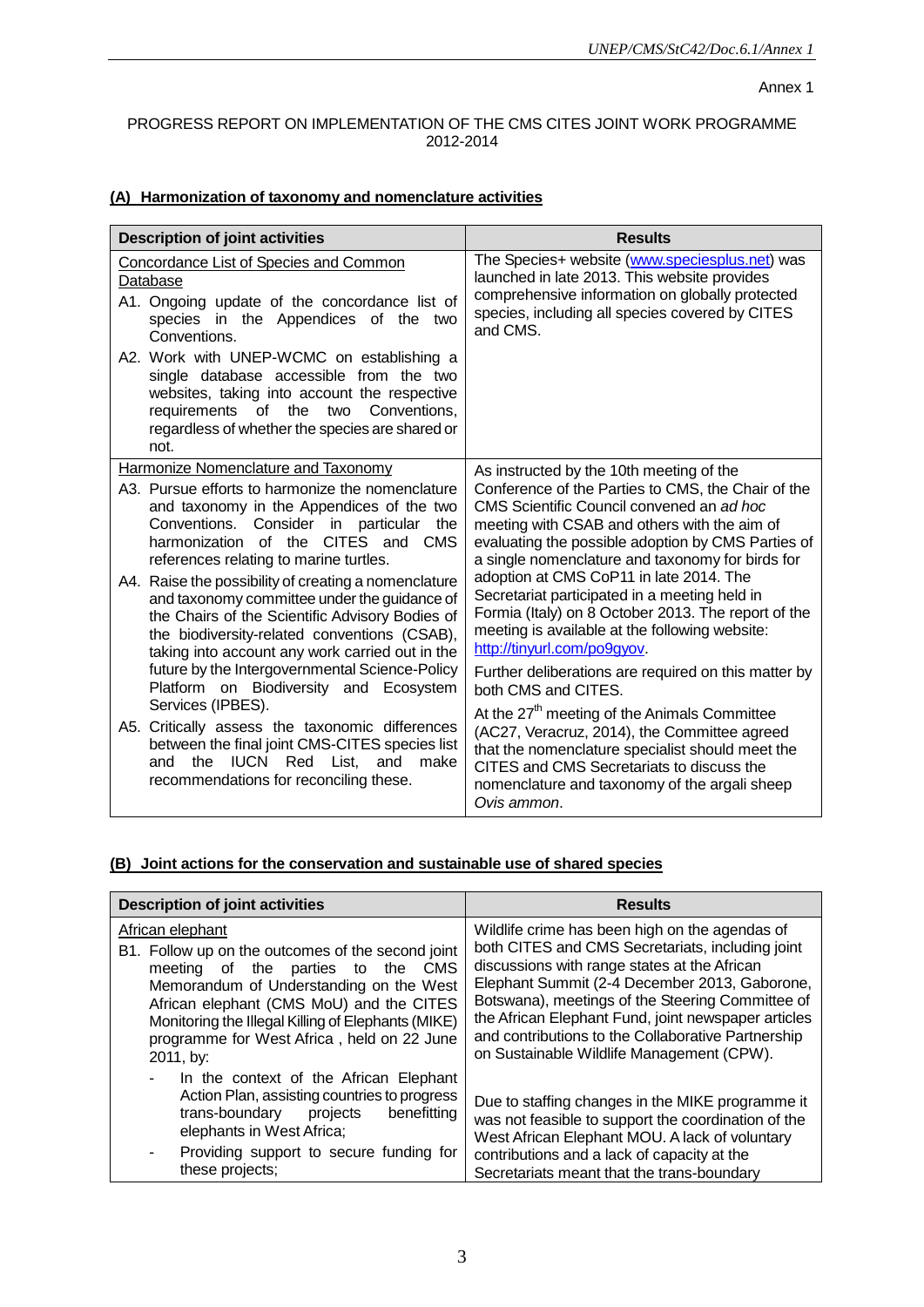| <b>Description of joint activities</b>                                                                                                                                                                                                                                                                                                                                                                                                                      | <b>Results</b>                                                                                                                                                                                                                                                                                                                                                                                                                                                    |
|-------------------------------------------------------------------------------------------------------------------------------------------------------------------------------------------------------------------------------------------------------------------------------------------------------------------------------------------------------------------------------------------------------------------------------------------------------------|-------------------------------------------------------------------------------------------------------------------------------------------------------------------------------------------------------------------------------------------------------------------------------------------------------------------------------------------------------------------------------------------------------------------------------------------------------------------|
| Following-up on the implementation of the<br>projects, and submitting progress reports<br>on these projects to the Standing<br>Committees by December 2014;<br>Organize at least one further joint meeting<br>۰<br>between the CMS MoU and MIKE by<br>December 2014 (subject to external<br>funding).<br>B2. Maximize the synergies between the CMS MoU<br>and MIKE in West Africa.<br>B3. Ensure synergies with the African Elephant<br>Action Plan.       | projects remained in draft format and have not<br>been implemented to date. In December 2013 a<br>questionnaire survey was sent to CMS MOU<br>Signatories to finalize several project drafts and to<br>assess the current situation and needs of<br>implementation of specific parts of the MOU's<br>Action Plan. CITES MIKE has provided technical<br>input to the CMS Secretariat regarding<br>implementation needs, not least at MIKE sites in<br>West Africa. |
| B4. Continue to<br>seek further<br>options<br>for<br>collaboration in West Africa to improve<br>coherence between the two Conventions,<br>particularly in areas such<br>elephant<br>as<br>management, management of human-elephant<br>conflicts, illegal trade in specimens and<br>capacity-building.                                                                                                                                                       | Following the guidance of a gap analysis on<br>central African elephants (UNEP/CMS/ Conf.10.46<br>and UNEP/CMS/ Inf.10.27) CMS CoP10 did not<br>take any decision regarding a new instrument for<br>central African elephants.                                                                                                                                                                                                                                    |
| B5. Follow up on any decisions adopted at CMS<br>CoP10 regarding the feasibility of a CMS<br>instrument for Central African Elephants. This<br>will be informed by the results of a study entitled<br>"Analyzing gaps and options for enhancing<br>elephant conservation in Central Africa". The<br>decision could lead to closer collaboration<br>between CMS<br>and the CITES<br><b>MIKE</b><br>programme in the region (subject to external<br>funding). |                                                                                                                                                                                                                                                                                                                                                                                                                                                                   |
| <b>Sharks</b><br>B6. CITES<br>will<br>participate<br>finalizing<br>in<br>the<br>Conservation Management Plan that will be<br>the CMS<br>Memorandum<br>annexed to<br>οf<br>Understanding on the Conservation of Migratory<br>Sharks (CMS Sharks MOU).<br>B7. CITES will participate in the first meeting of the                                                                                                                                              | CITES participated in the finalization of the<br>Conservation Plan, which was annexed to the<br>CMS MoU on the Conservation of Migratory<br>Sharks where signatories agreed to put emphasis<br>on the implementation of CITES regulation with<br>regard to the international trade in sharks and<br>shark products, and on cooperation with CITES on                                                                                                              |
| signatories to the Sharks MOU (MOS1).<br><b>B.8 CMS/CITES Secretariats to organize trilateral</b><br>meetings with FAO in order to optimize the<br>implementation<br>Conservation<br>οf<br>the<br>Management Plan<br>and<br>enable the<br>to<br>organizations to test, in their respective fields,<br>its application to the three species currently<br>shared between the two instruments and FAO,<br>namely, the whale shark, white shark and             | the conservation of sharks.<br>CITES also participated at the 1st meeting of the<br>signatories to the CMS MoU on the conservation<br>of migratory sharks. Results can be found at:<br>www.cms.int/sharks                                                                                                                                                                                                                                                         |
| basking shark (subject to external funding).<br>B9. CMS and CITES will use the CMS Sharks MOU<br>meeting to further discussions on turtles and<br>other shared marine species.                                                                                                                                                                                                                                                                              |                                                                                                                                                                                                                                                                                                                                                                                                                                                                   |
| Saiga antelope<br>B10. CMS and CITES will collaborate to identify a<br>host country, and jointly fundraise for the third<br>meeting of the signatories of the Saiga MoU to<br>be held in 2014/2015, including for expert<br>participation at the meeting (subject to external<br>funding).<br>B11. The CITES Secretariat will participate in the                                                                                                            | The Secretariats collaborated at a CMS Workshop<br>on "Enhancing Implementation and Coordination<br>of the Saiga Antelope Memorandum of<br>Understanding" in June 2013 (Astana,<br>Kazakhstan). The Saiga Resource Centre was<br>finalized at the meeting and the Secretariats are<br>pursuing options for expanding it.                                                                                                                                          |
| implementation of the Medium-Term International                                                                                                                                                                                                                                                                                                                                                                                                             | The CITES Secretariat was informed by China that                                                                                                                                                                                                                                                                                                                                                                                                                  |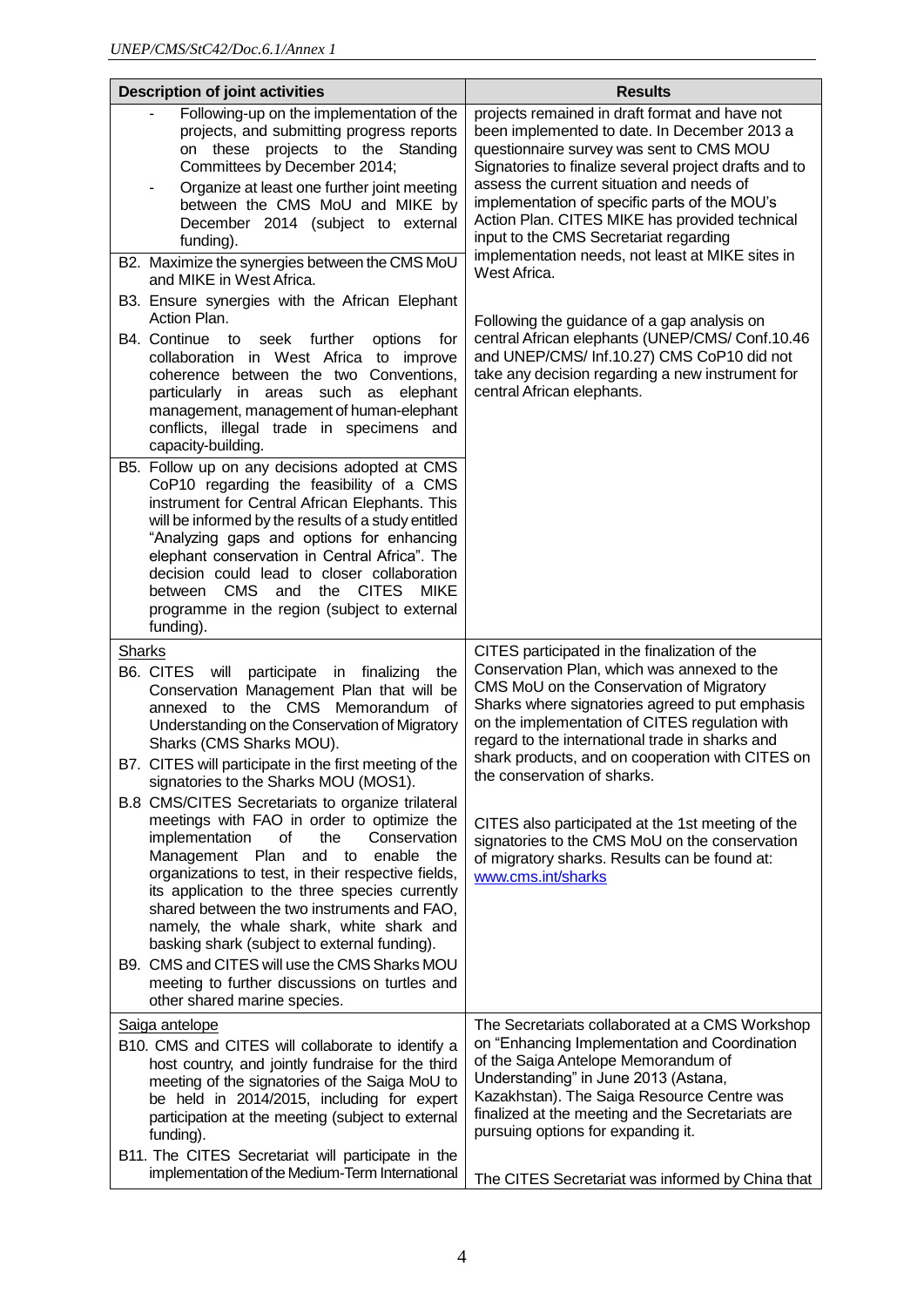| <b>Description of joint activities</b>                                                                                                                                                                                                                                                                                                                                                                                                                                                                                                                                                                                                                                                                                                                                                                                                                                                                                                                                                | <b>Results</b>                                                                                                                                                                                                                                                                                                                                                                                                                                                                                                                                              |
|---------------------------------------------------------------------------------------------------------------------------------------------------------------------------------------------------------------------------------------------------------------------------------------------------------------------------------------------------------------------------------------------------------------------------------------------------------------------------------------------------------------------------------------------------------------------------------------------------------------------------------------------------------------------------------------------------------------------------------------------------------------------------------------------------------------------------------------------------------------------------------------------------------------------------------------------------------------------------------------|-------------------------------------------------------------------------------------------------------------------------------------------------------------------------------------------------------------------------------------------------------------------------------------------------------------------------------------------------------------------------------------------------------------------------------------------------------------------------------------------------------------------------------------------------------------|
| Work Programme for the Saiga Antelope (2011-<br>2015), and in particular in the implementation of<br>measures pertaining to transboundary anti-<br>poaching and law enforcement activities, and the<br>sustainable use of and trade in the saiga<br>antelope. CMS and CITES will investigate the<br>possibility of making use of the experience of the<br>CITES MIKE<br>programme on monitoring<br>poaching.<br>B12. CITES will explore, as per CITES decision 14.97<br>(Rev. CoP15), possibilities to establish a<br>mechanism to use funds from the traditional<br>Asian medicine industry for in situ conservation of<br>the saiga antelope. The aim being that consumer<br>countries will contribute to improving the<br>conservation status of the saiga. For example,<br>follow up on the priorities for population-specific<br>action that were proposed by the Urumqi<br>workshop on the conservation and sustainable<br>use of the saiga antelope (27-29 September<br>2010). | it is continuing to explore the feasibility of<br>organizing site visits to range States to help build<br>bridges between the Traditional Chinese Medicine<br>industry's interests and in situ conservation needs<br>and that the Chinese Association of Traditional<br>Chinese Medicine was still in the process of<br>designing an overall endangered species strategy<br>that would provide the guidance for the<br>establishment of the fund or an enabling<br>mechanism for in situ conservation.                                                      |
| Marine turtles<br>B13. CITES and CMS will explore the possibility of<br>organizing a meeting of the secretariats of<br>conventions and other governmental bodies<br>(FAO, RFMOs) dealing with marine turtles, in<br>order to make an overall assessment of the<br>obligations of each one towards their<br>contracting Parties, to compare experiences<br>and improve efficiency through cooperation and<br>synergy (subject to external funding).                                                                                                                                                                                                                                                                                                                                                                                                                                                                                                                                    | No action took place in relation to this activity.                                                                                                                                                                                                                                                                                                                                                                                                                                                                                                          |
| Snow leopard                                                                                                                                                                                                                                                                                                                                                                                                                                                                                                                                                                                                                                                                                                                                                                                                                                                                                                                                                                          | The two Secretariats participated in the Global                                                                                                                                                                                                                                                                                                                                                                                                                                                                                                             |
| CITES and CMS will consult the IUCN Cat<br>B14.<br>Specialist Group in order to assess how the<br>two Conventions can contribute to<br>improving the situation of this species.<br>CMS and CITES will investigate options for<br>B15.<br>their attendance at the Snow Leopard<br>Summit in Kyrgyzstan, currently planned for<br>2012, to be hosted by the President of<br>Kyrgyzstan, with the assistance of the<br>German NGO Naturschutzbund<br>Deutschland e.V.                                                                                                                                                                                                                                                                                                                                                                                                                                                                                                                    | Snow Leopard Conservation Forum held on 22-23<br>October 2013 in Bishkek, Kyrgyz Republic. CMS<br>led, and CITES participated in, developing the<br>transboundary conservation and management<br>component of the Global Snow Leopard and<br>Ecosystem Protection Programme. CITES<br>discussed the possibility of establishing a Central<br>Asian Wildlife Enforcement Network. Both<br>Secretariats contributed to the Bishkek Declaration<br>on the Conservation of Snow Leopards and<br>remain engaged with ongoing implementation of<br>the Programme. |
| Gorillas<br>B <sub>16</sub> . CMS<br><b>CITES</b><br>will<br>and<br>cooperate<br>on<br>enforcement issues relating to gorillas. CITES is<br>a partner in the International Consortium for<br>Combating<br>Wildlife<br>Crime<br>(ICCWC)<br>a<br>cooperation of CITES, INTERPOL, World Bank<br>and the World Customs Organization which will<br>seek relevant gorilla-specific information from<br>CMS for the ICCWC work plan.<br>B17. CMS will discuss with CITES and INTERPOL<br>the implementation of the database collecting<br>and consolidating information on wildlife crime<br>globally. Investigate making the database<br>available for the use of focal points and the<br>technical committee of the CMS Agreement on                                                                                                                                                                                                                                                       | CITES and CMS Secretariats are members of the<br>Executive Committee of the GRASP Partnership<br>and have coordinated their inputs to GRASP. Both<br>Secretariats have promoted the ICCWC toolkit,<br>which provides range and other states with<br>assistance in dealing with the illegal trade in<br>gorillas. CMS and CITES have jointly monitored<br>the development of a database on illegal trade in<br>apes.                                                                                                                                         |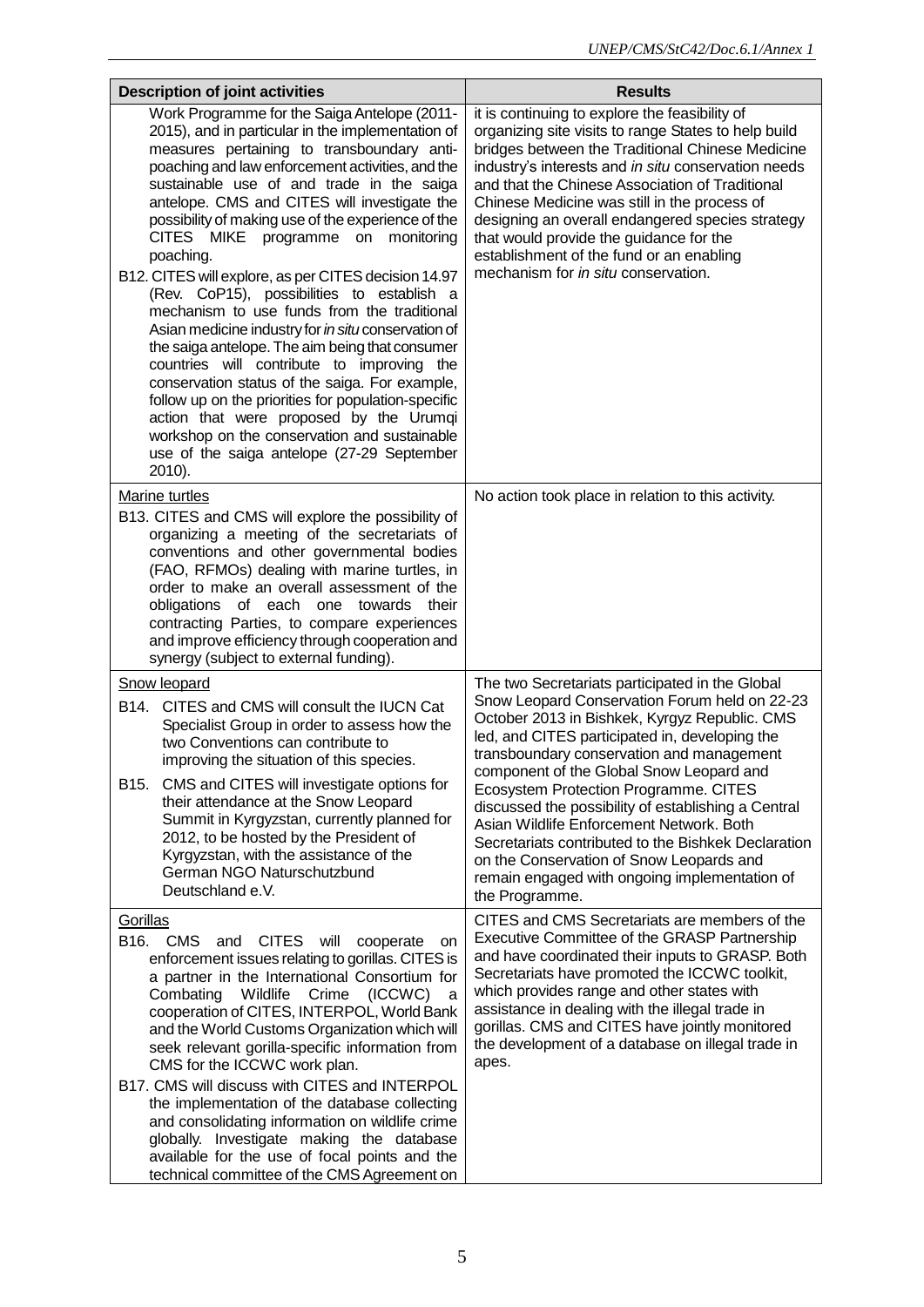| <b>Description of joint activities</b>                                                                                                                                                                                                                                                                                                                                                                                                 | <b>Results</b>                                                                                                                                                                                                                                                                                                                                                                                                                                                                                                                                                                                                                                                                                                                                                                                                                                                                                                                                                                                                                                                                                                                                                                                                                                                 |
|----------------------------------------------------------------------------------------------------------------------------------------------------------------------------------------------------------------------------------------------------------------------------------------------------------------------------------------------------------------------------------------------------------------------------------------|----------------------------------------------------------------------------------------------------------------------------------------------------------------------------------------------------------------------------------------------------------------------------------------------------------------------------------------------------------------------------------------------------------------------------------------------------------------------------------------------------------------------------------------------------------------------------------------------------------------------------------------------------------------------------------------------------------------------------------------------------------------------------------------------------------------------------------------------------------------------------------------------------------------------------------------------------------------------------------------------------------------------------------------------------------------------------------------------------------------------------------------------------------------------------------------------------------------------------------------------------------------|
| the Conservation of Gorillas and Their Habitats.                                                                                                                                                                                                                                                                                                                                                                                       |                                                                                                                                                                                                                                                                                                                                                                                                                                                                                                                                                                                                                                                                                                                                                                                                                                                                                                                                                                                                                                                                                                                                                                                                                                                                |
| Other species<br>B18. For other species, such as sturgeons, the<br>South American fur seal and the dugong:<br>continue discussions in order to assess how<br>CMS and CITES could best add value to the<br>conservation status of the species, through for<br>community<br>example:<br>management<br>of<br>non-detrimental<br>trade<br>and<br>resources,<br>sustainable use, and monitoring emerging<br>threats such as climate change. | The CITES Secretariat made a written input to a<br>CMS/AEWA workshop on the International Single<br>Species Action Plan for the Conservation of the<br>Shoebill Balaeniceps rex held on 9-12 October<br>2012 in Entebbe, Uganda.<br>The Secretariats worked closely on the CMS<br>Saker Falcon Task Force (STF), including two STF<br>meetings and a Stakeholders' Action Planning<br>Workshop. Key results were: the establishment of<br>a two-year (2012-2014) STF work plan and the<br>preparation of the draft Saker Falcon Global Action<br>Plan (SakerGAP) which is to be presented at CMS<br>CoP11. CITES is funding CMS to work on<br>'Strengthening capacity to identify possibilities of<br>sustainable management and non-detrimental<br>trade of the Saker Falcon, and thereby contribute<br>to the development and implementation of the<br>SakerGAP', to: (a) develop a framework document<br>for controlled sustainable use of the Saker Falcon<br>under an Adaptive Management Framework that<br>conforms to the needs of CITES and incorporates<br>robust monitoring and feedback mechanisms; and<br>(b) review relevant international policies and<br>legislation relating to sustainable use of the Saker<br>Falcon for falconry and trade. |
| B19.<br>Prepare a critical assessment of the<br>differences in the criteria for inclusion of shared<br>species and the reasons for which they are<br>listed in the Appendices of the two Conventions.                                                                                                                                                                                                                                  | The Secretariats exchanged experiences as CMS<br>moves towards considering the adoption of<br>detailed listing criteria at its CoP11 in November<br>2014.                                                                                                                                                                                                                                                                                                                                                                                                                                                                                                                                                                                                                                                                                                                                                                                                                                                                                                                                                                                                                                                                                                      |

## **(C) Administrative and fund-raising cooperation**

| <b>Description of joint activities</b>                                                                                                                                                                                                                                              | <b>Results</b>                                                                                                                                                                                                                                                                                            |
|-------------------------------------------------------------------------------------------------------------------------------------------------------------------------------------------------------------------------------------------------------------------------------------|-----------------------------------------------------------------------------------------------------------------------------------------------------------------------------------------------------------------------------------------------------------------------------------------------------------|
| Secretariat coordination meetings<br>C1. An annual secretariat coordination meeting, and<br>regular teleconference calls as required will be<br>held to update this Joint Work Programme and<br>for continued cooperation and organization of<br>joint activities.                  | Following the appointment of a new Executive<br>Secretary at CMS, the two Secretariats held a<br>teleconference on 25 June 2013 to ensure better<br>coordination of activities jointly undertaken by the<br>two secretariats. Regular exchanges took place in<br>the run-up to CITES CoP16 and CMS CoP11. |
| Exchange information<br>C2. Information exchange, such as:<br>Calendars of meetings;<br>Meeting invitations;<br>Lists of administrative and scientific focal<br>points in Parties;<br>Pertinent draft documents in advance of<br>Convention meetings, including strategic<br>plans; | Regular exchange of information took place.                                                                                                                                                                                                                                                               |
| Details of procedural and administrative<br>developments; and                                                                                                                                                                                                                       |                                                                                                                                                                                                                                                                                                           |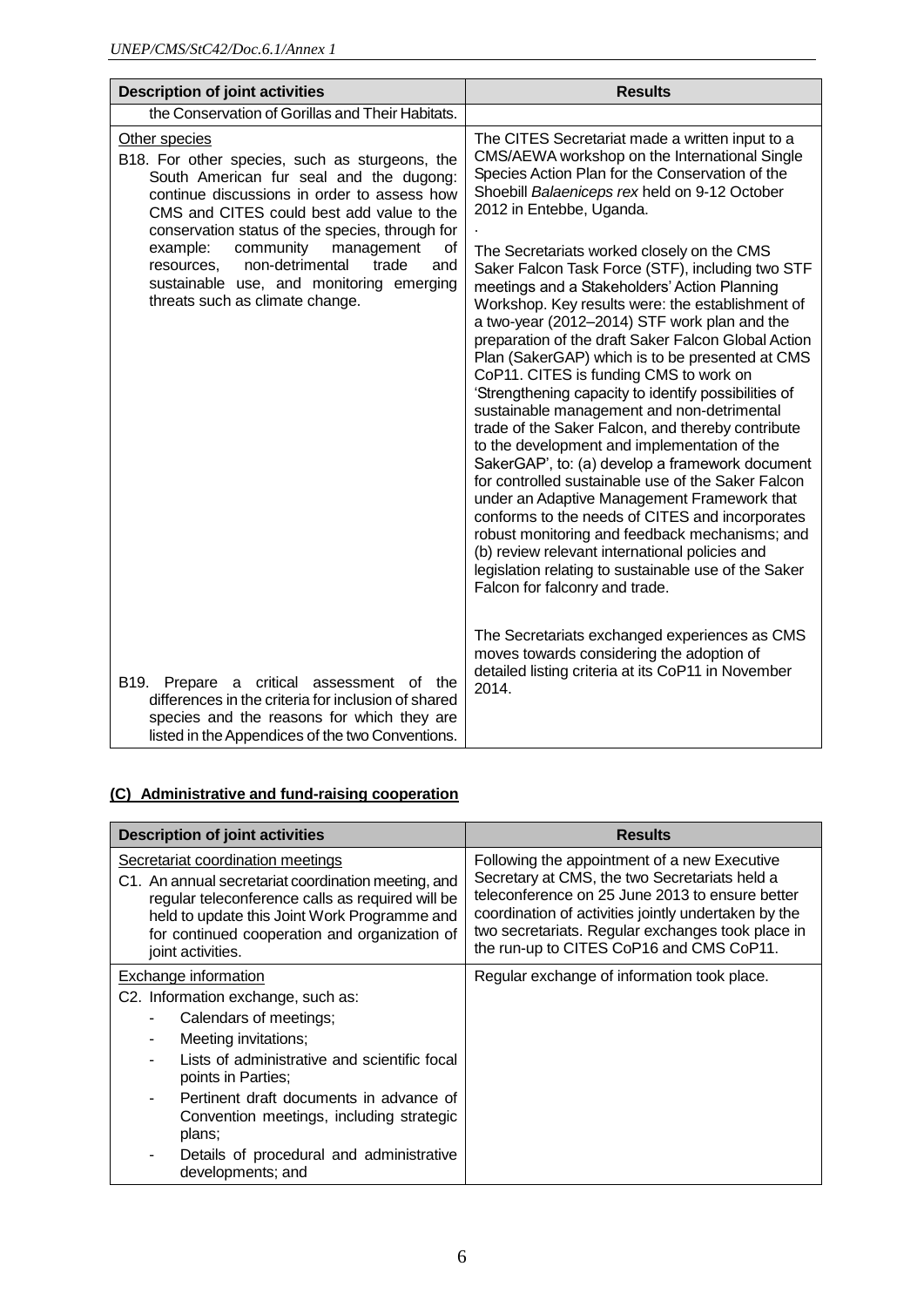| ٠              | Guidelines whose joint adoption is mutually<br>supportive.                                                                                           |                                                                                                                                                                                                                                          |
|----------------|------------------------------------------------------------------------------------------------------------------------------------------------------|------------------------------------------------------------------------------------------------------------------------------------------------------------------------------------------------------------------------------------------|
| C <sub>3</sub> | Fundraising<br>Raise funds for joint projects already<br>planned and those that will be proposed<br>during the term of this Joint Work<br>Programme. | Following a joint approach, the German<br>government has agreed to fund a position to<br>support joint work on African elephants and other<br>mammals. Administrative arrangements to fill this<br>position are being finalized by UNEP. |

#### **(D) Outreach and capacity building activities (strengthening existing cooperation between secretariats of biodiversity-related conventions)**

| <b>Description of joint activities</b>                                                                                                                                                                                                                                                                                                                                                                                                                                                                                                                                                                                                                                                                                                                                                                                   | <b>Results</b>                                                                                                                                                                                                                                                                                                                                                                                                                                                                                                                                                                                |
|--------------------------------------------------------------------------------------------------------------------------------------------------------------------------------------------------------------------------------------------------------------------------------------------------------------------------------------------------------------------------------------------------------------------------------------------------------------------------------------------------------------------------------------------------------------------------------------------------------------------------------------------------------------------------------------------------------------------------------------------------------------------------------------------------------------------------|-----------------------------------------------------------------------------------------------------------------------------------------------------------------------------------------------------------------------------------------------------------------------------------------------------------------------------------------------------------------------------------------------------------------------------------------------------------------------------------------------------------------------------------------------------------------------------------------------|
| D1. Investigate possibilities for coordinated outreach<br>capacity<br>building<br>and<br>activities<br>and<br>representation of one secretariat by the other at<br>events of mutual interest to reduce costs and<br>promote synergies. This may include joint<br>presentations and/or joint statements.<br>A good example of this would be joint<br>participation in relevant regional capacity<br>building workshops on updating<br>National<br>Biodiversity Strategies and Action Plans<br>(NBSAPs) organized by the Secretariat of the<br>Convention on Biological Diversity, and thereby<br>also helping to facilitate national implementation<br>of the Strategic Plan for Biodiversity 2011-2020<br>and the development of national biodiversity<br>targets in the framework of the Aichi Biodiversity<br>Targets. | CITES represented CMS Secretariat at two CBD-led<br>regional capacity-building workshops on updating<br>National Biodiversity Strategies and Action Plans<br>(NBSAPs) to press for the inclusion of the<br>obligations of both Conventions in the NBSAPs of<br>their respective Parties.                                                                                                                                                                                                                                                                                                      |
| D2. Jointly attend or represent the other secretariat,<br>at meetings of inter-agency groups, including<br>those listed below, collaborate with follow-up to<br>such meetings and actions as required, and<br>encourage such groups to assist in the<br>implementation of CMS and CITES:<br>Liaison Group of the Biodiversity-related<br>Conventions (BLG);<br>Intergovernmental Science-Policy Platform<br>-<br>on Biodiversity and Ecosystem Services<br>(IPBES) processes;<br>Environment Management Group (EMG)<br>and the Issue Management Group on<br>Biodiversity (IMG4);<br>2020 Aichi Biodiversity Targets Task Force                                                                                                                                                                                           | After the successful secondment of an<br>experienced staff member from CITES to CMS<br>CoP10, CMS reciprocated at CITES CoP16, by<br>lending a staff member. This brought extra support<br>for the Secretariat, cross-fertilization of good<br>practices and ideas and learning benefits for the<br>staff involved.<br>CITES Secretariat represented CMS at the<br>Second Meeting of the Collaborative Partnership<br>on Sustainable Wildlife Management held on 30<br>September 2013 in Windhoek, Namibia. Other<br>meetings of this Partnership have been attended<br>by both Secretariats. |
| on the Implementation of the Strategic Plan<br>for Biodiversity 2011-2020 and the Aichi<br><b>Biodiversity Targets.</b>                                                                                                                                                                                                                                                                                                                                                                                                                                                                                                                                                                                                                                                                                                  | At all preparatory and plenary meetings of IPBES,<br>CITES and CMS Secretariats and/or the Scientific<br>Bodies, together with other MEAs, have made joint<br>approaches and statements.                                                                                                                                                                                                                                                                                                                                                                                                      |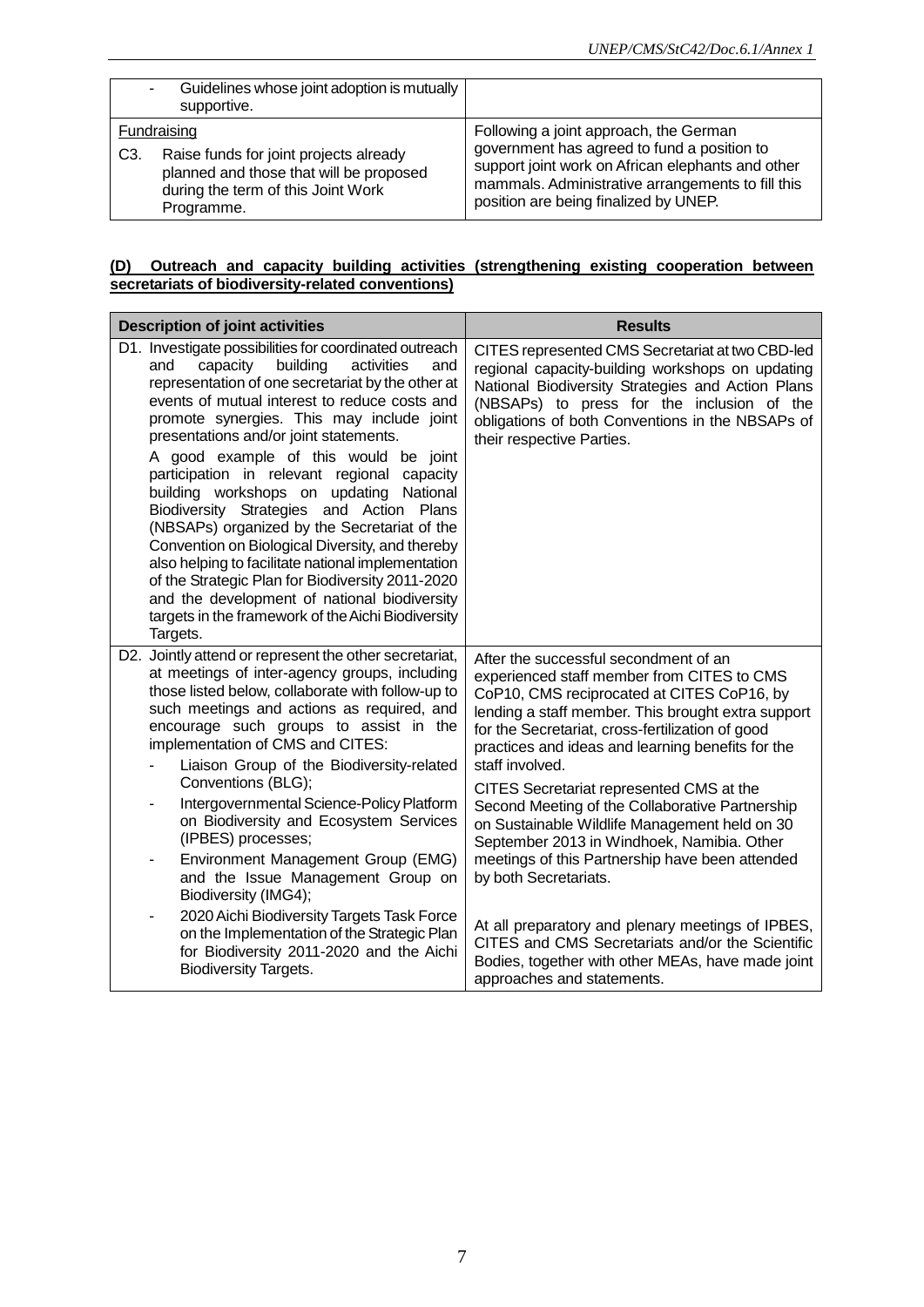| D3. Share experience about the United Nations<br>Information Portal on Multilateral Environmental<br>Agreements (InforMEA). | Using the framework provided by the MEA<br>Information and Knowledge Management Initiative,<br>the CITES and CMS Secretariats have benefitted<br>from a number of activities, including sharing<br>development of databases. In this regard, CMS<br>made use of the CITES meetings database in the<br>development of a similar database and the CITES<br>Secretariat made use of the CMS online reporting<br>system in the development of a similar system.<br>The CITES, CMS and Ramsar Convention<br>Secretariats drafted a joint proposal for a shared<br>post in information and communication<br>technologies and informal discussions have been<br>held between the Secretariats regarding the<br>possibility of sharing servers and other information<br>technologies infrastructure. |
|-----------------------------------------------------------------------------------------------------------------------------|----------------------------------------------------------------------------------------------------------------------------------------------------------------------------------------------------------------------------------------------------------------------------------------------------------------------------------------------------------------------------------------------------------------------------------------------------------------------------------------------------------------------------------------------------------------------------------------------------------------------------------------------------------------------------------------------------------------------------------------------------------------------------------------------|
|-----------------------------------------------------------------------------------------------------------------------------|----------------------------------------------------------------------------------------------------------------------------------------------------------------------------------------------------------------------------------------------------------------------------------------------------------------------------------------------------------------------------------------------------------------------------------------------------------------------------------------------------------------------------------------------------------------------------------------------------------------------------------------------------------------------------------------------------------------------------------------------------------------------------------------------|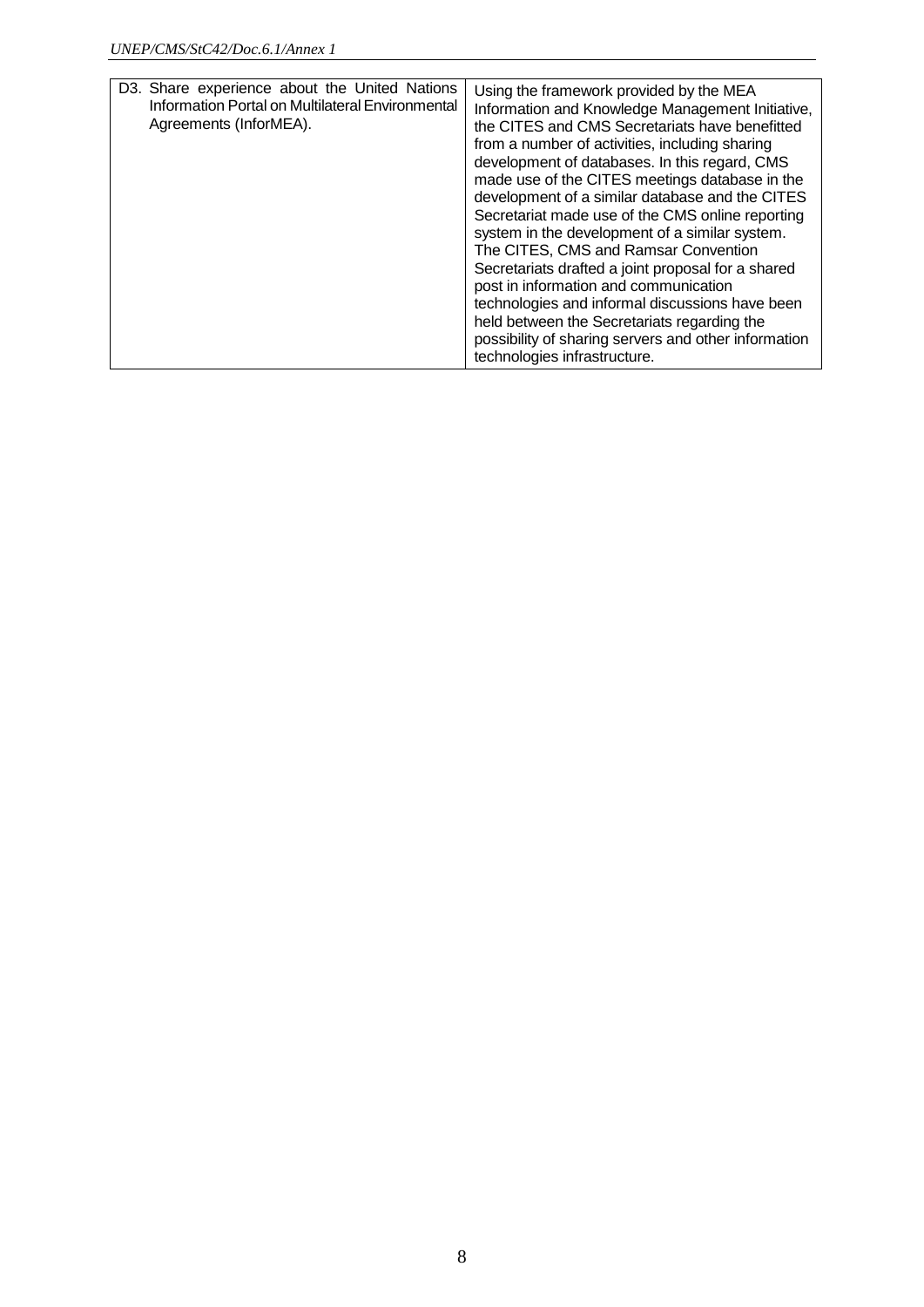#### Annex 2

#### DRAFT CMS CITES JOINT WORK PROGRAMME 2015-2020

**Introduction:** The CMS/CITES Joint Work Programme 2015–2020 comprises a non-exhaustive list of joint activities. They are organized around four main themes:

- (A) Harmonization of species-specific information;
- (B) Joint activities addressing shared species and issues of common interest;
- (C) Implementation and fundraising;
- (D) Outreach and capacity building.

#### **(A) Harmonization of species-specific information**

Joint activities in this area relate to updating the species-specific information for species listed in the respective Appendices and relevant databases of the two Conventions and aligning nomenclature in the Appendices to ensure compatibility.

#### **Description of envisaged joint activities**

Harmonization of species-specific information contained in related databases

A1. Harmonize and link databases containing species-specific information (such as taxonomy, nomenclature, species common names, range states, conservation and legal status), taking into account the respective requirements of the two Conventions.

Harmonize Nomenclature

A2. Pursue efforts to harmonize the nomenclature in the Appendices of the two Conventions with the long-term aim of complete alignment across all taxa.

#### **(B) Joint activities addressing shared species and issues of common interest**

The Secretariats will jointly address overarching species conservation and management issues of common interest, such as promoting regional management of species, community-based management of resources, non-detrimental trade and sustainable use, encouraging best conservation and sustainable use practices for shared species, and monitoring emerging threats such as climate change.

Shared species of particular attention include:

- Argali sheep (*Ovis ammon*);
- Saiga antelope (*Saiga* spp.);
- Big cats, such as Snow leopard (*Uncia uncia*) and Cheetah (*Acinonyx jubatus*);
- Great apes (Hominidae);
- African elephant (*Loxodonta* spp.);
- Saker falcon (*Falco cherrug*);
- Marine turtles (Cheloniidae and Dermochelyidae); and
- Sharks and rays (Elasmobranchii)

The Secretariats will also respond to any relevant recommendations, resolutions and decisions agreed by Parties or Signatories and that pertain to joint CITES/CMS work, including those resulting from the implementation of CMS instruments (e.g. MoUs). Activities shall not be limited to those envisaged below.

#### **Description of envisaged joint activities**

Argali

B1 - Coordinate the development and, once adopted, joint implementation of the Argali Action Plan, focusing on species management and sustainable trade components.

Saiga antelope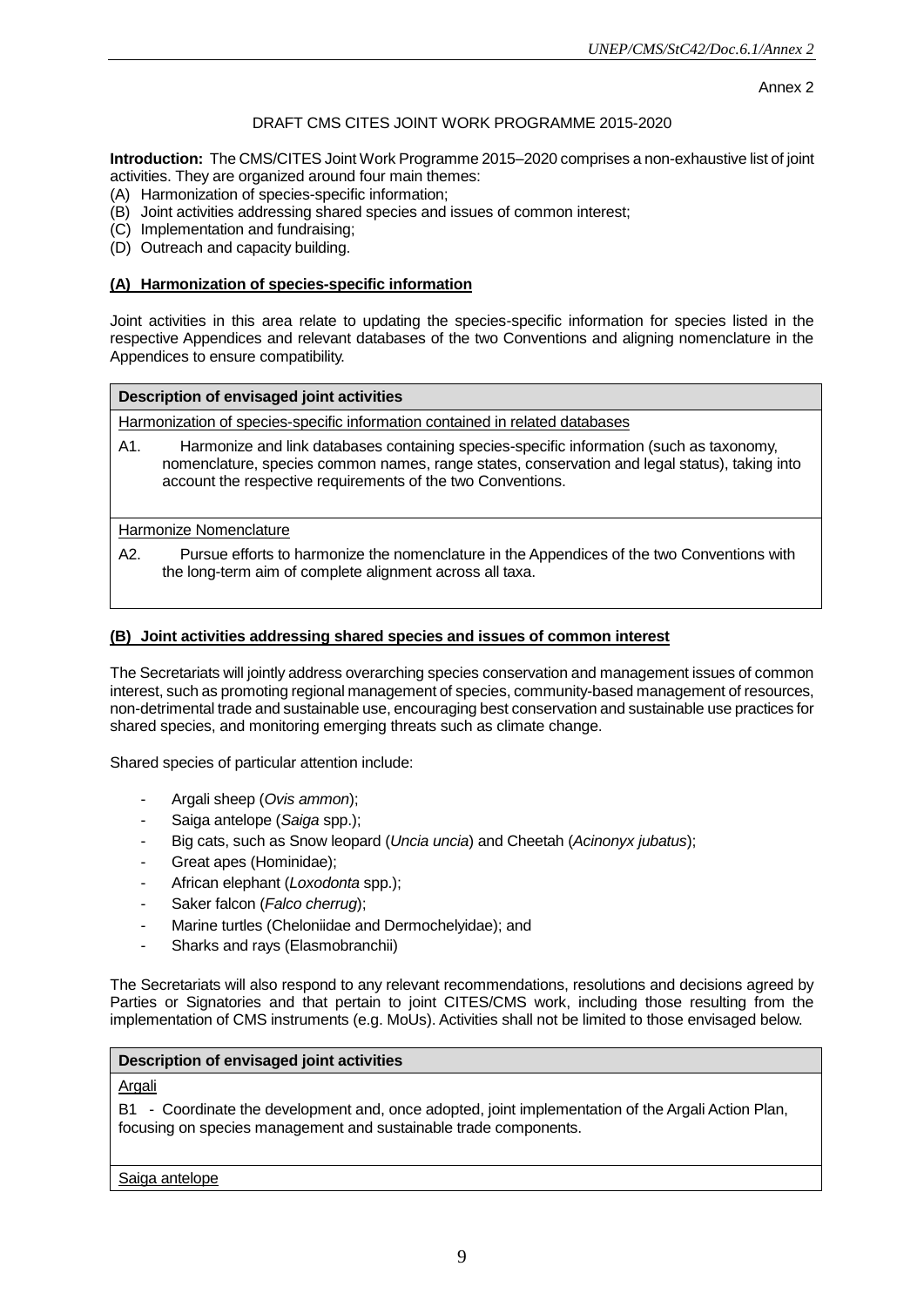# **Description of envisaged joint activities**

| <b>B2</b>         | Ensure collaboration on the implementation of the Medium-Term International Work Programme<br>under the Saiga MoU and its revisions; including regular exchange of technical and other relevant<br>information, coordinated reporting, capacity building, fundraising efforts, outreach activities aimed<br>at range States where appropriate, dialogue between consumer and range States, and population<br>restoration and conservation efforts. Activities which both Secretariats shall facilitate include<br>strengthening anti-poaching efforts and implementing trade measures. |
|-------------------|----------------------------------------------------------------------------------------------------------------------------------------------------------------------------------------------------------------------------------------------------------------------------------------------------------------------------------------------------------------------------------------------------------------------------------------------------------------------------------------------------------------------------------------------------------------------------------------|
| B <sub>3</sub>    | Collaborate on and jointly fundraise for the organization of meetings of the signatories of the<br>Saiga MoU, including for expert participation at these meetings.                                                                                                                                                                                                                                                                                                                                                                                                                    |
| B4                | Collaborate with regional, national and local Saiga antelope conservation initiatives.                                                                                                                                                                                                                                                                                                                                                                                                                                                                                                 |
| Big cats          |                                                                                                                                                                                                                                                                                                                                                                                                                                                                                                                                                                                        |
| B <sub>5</sub>    | Ensure collaboration on the conservation and management of big cats, including regular<br>exchange of technical and other relevant information, attendance of each other's meetings,<br>capacity building, joint fundraising and collective reach-out to range States where appropriate.                                                                                                                                                                                                                                                                                               |
| B6                | Maximize the synergies between CMS and the CITES MIKES programme in Africa, as<br>appropriate                                                                                                                                                                                                                                                                                                                                                                                                                                                                                          |
| <b>Great apes</b> |                                                                                                                                                                                                                                                                                                                                                                                                                                                                                                                                                                                        |
| B7                | Maximize synergies between CMS, CMS Gorilla Agreement and the CITES MIKES programme<br>on Great Apes in Africa.                                                                                                                                                                                                                                                                                                                                                                                                                                                                        |
| B8                | Coordinate contributions to great ape policy mechanisms, such as GRASP.                                                                                                                                                                                                                                                                                                                                                                                                                                                                                                                |
| B9                | Cooperate on trade and enforcement issues relating to Great Apes, including through the sharing<br>of relevant information and cooperation with the International Consortium for Combating Wildlife<br>Crime (ICCWC).                                                                                                                                                                                                                                                                                                                                                                  |
|                   | African elephant                                                                                                                                                                                                                                                                                                                                                                                                                                                                                                                                                                       |
| <b>B10</b>        | Ensure collaboration on the conservation and management of African elephants, including regular<br>exchange of technical and other relevant information, attendance of each other's meetings,<br>capacity building, joint fundraising and collective outreach activities aimed at elephant range<br>States where appropriate. Activities which both Secretariats shall facilitate include management of<br>human-elephant conflicts and addressing the illegal trade in specimens.                                                                                                     |
| <b>B11</b>        | Collaborate on the coordination and implementation of the CMS MoU on the West African<br>elephant, with a focus on MIKE sites and facilitation of transboundary connectivity amongst<br>elephant populations in West Africa.                                                                                                                                                                                                                                                                                                                                                           |
| B12               | Maximize synergies between CMS and the CITES MIKES programme on elephant conservation<br>in Africa, recognizing the particular role that CMS can play with regard to managing transboundary<br>populations.                                                                                                                                                                                                                                                                                                                                                                            |
| <b>B13</b>        | Ensure connectivity with the African Elephant Action Plan and the associated African Elephant<br>Fund.                                                                                                                                                                                                                                                                                                                                                                                                                                                                                 |
|                   | Saker falcon                                                                                                                                                                                                                                                                                                                                                                                                                                                                                                                                                                           |
| <b>B14</b>        | Collaborate closely on the implementation of the Saker Falcon Global Action Plan (SakerGAP),<br>specifically on activities relating to the management and sustainable use of the species, including<br>application of the Non-detriment Finding protocol and by exchanging information concerning legal                                                                                                                                                                                                                                                                                |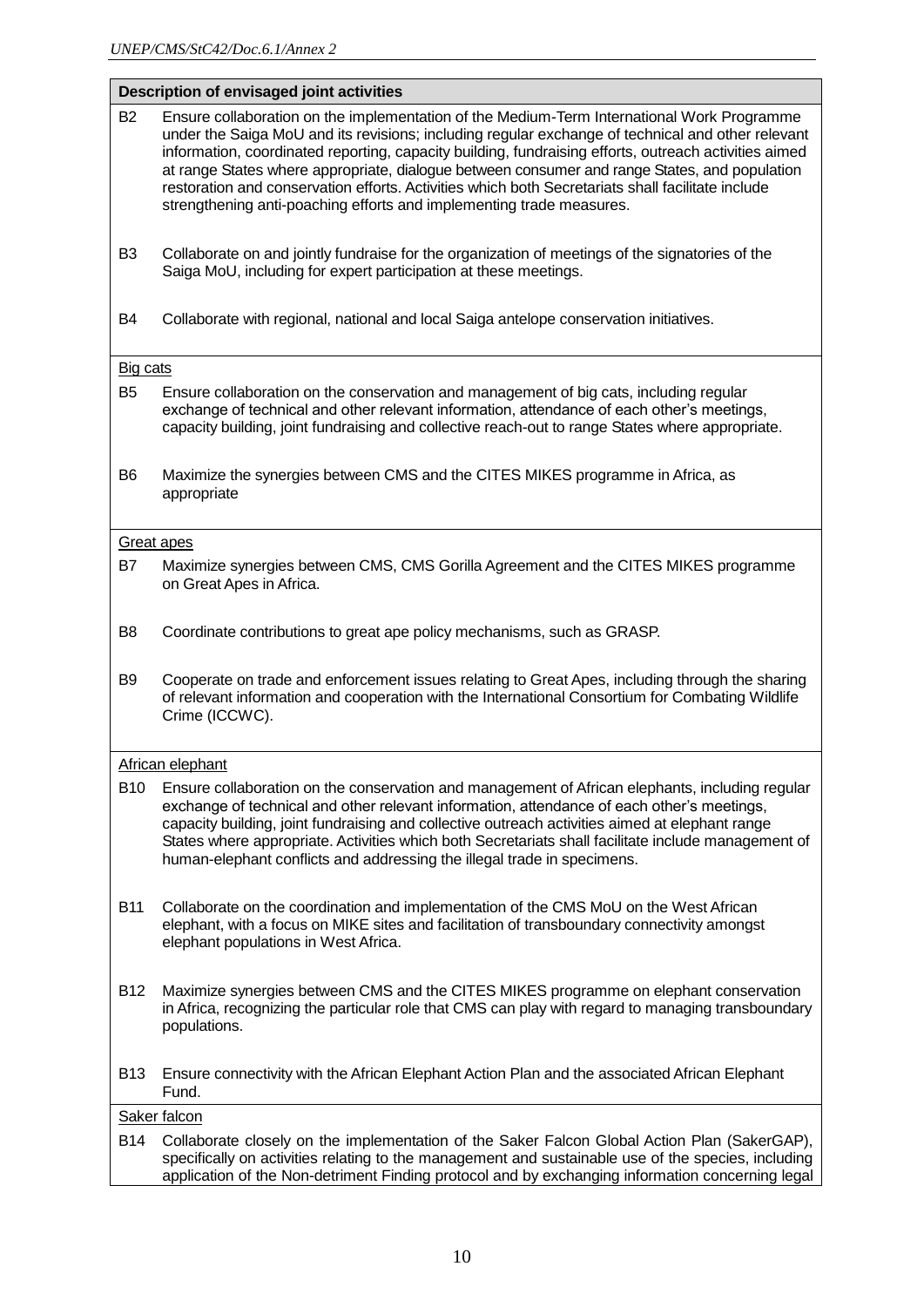#### **Description of envisaged joint activities**

and, where known, illegal trade in Saker Falcons.

B15 Collaborate to review implementation of the SakerGAP in 2017, and in the case of a sudden major change liable to affect one or more Saker Falcon populations.

#### Marine turtles

B16 Maximize the synergies between the CMS and the CITES MIKES programme concerning marine turtles, including within the framework of the CMS turtle instruments, as appropriate.

#### Sharks and Rays

- B17 Optimize the effectiveness of actions taken by Parties to both CMS and CITES concerning sharks and rays, and strengthen synergies with FAO, RFMOs and other relevant bodies.
- B18 Cooperate on capacity building regarding the implementation of regulations of both Conventions related to sharks and rays.

#### Other species issues

B19 Collaborate closely on the implementation of the Central Asian Mammals Initiative (CAMI), initiated by CMS Parties.

B20 Exchange information on the differences in the criteria for inclusion of species in respective Appendices and the reasons/justifications for which they are listed in order to improve alignment of policies under both treaties.

B21 Develop a formal process within CMS for providing comments to CITES on proposals to amend the latter's Appendices and to seek comments from CITES on proposals to amend the CMS Appendices.

#### **(C) Implementation and fundraising cooperation**

Joint activities in this area relate to implementing, coordinating and updating this work programme and matters of mutual interest, such as by exchanging experience and information. The Secretariats will cooperate in seeking opportunities for the development and funding where applicable of joint projects of mutual interest.

#### **Description of envisaged joint activities**

Secretariat coordination meetings

C1. Organize an annual coordination meeting between the two secretariats, as well as regular teleconference calls as required, to discuss the implementation of the Joint Work Programme, and for ensuring continued cooperation and organization of joint activities.

#### Exchange information

- C2. Facilitate the exchange of information among the Secretariats, such as:
	- Calendars of meetings;
	- Meeting invitations;
	- Lists of administrative and scientific focal points and Authorities in Parties;
	- Pertinent draft documents in advance of Convention meetings, including strategic plans;
	- Details of procedural and administrative developments; and
	- Guidelines whose joint adoption is mutually supportive.